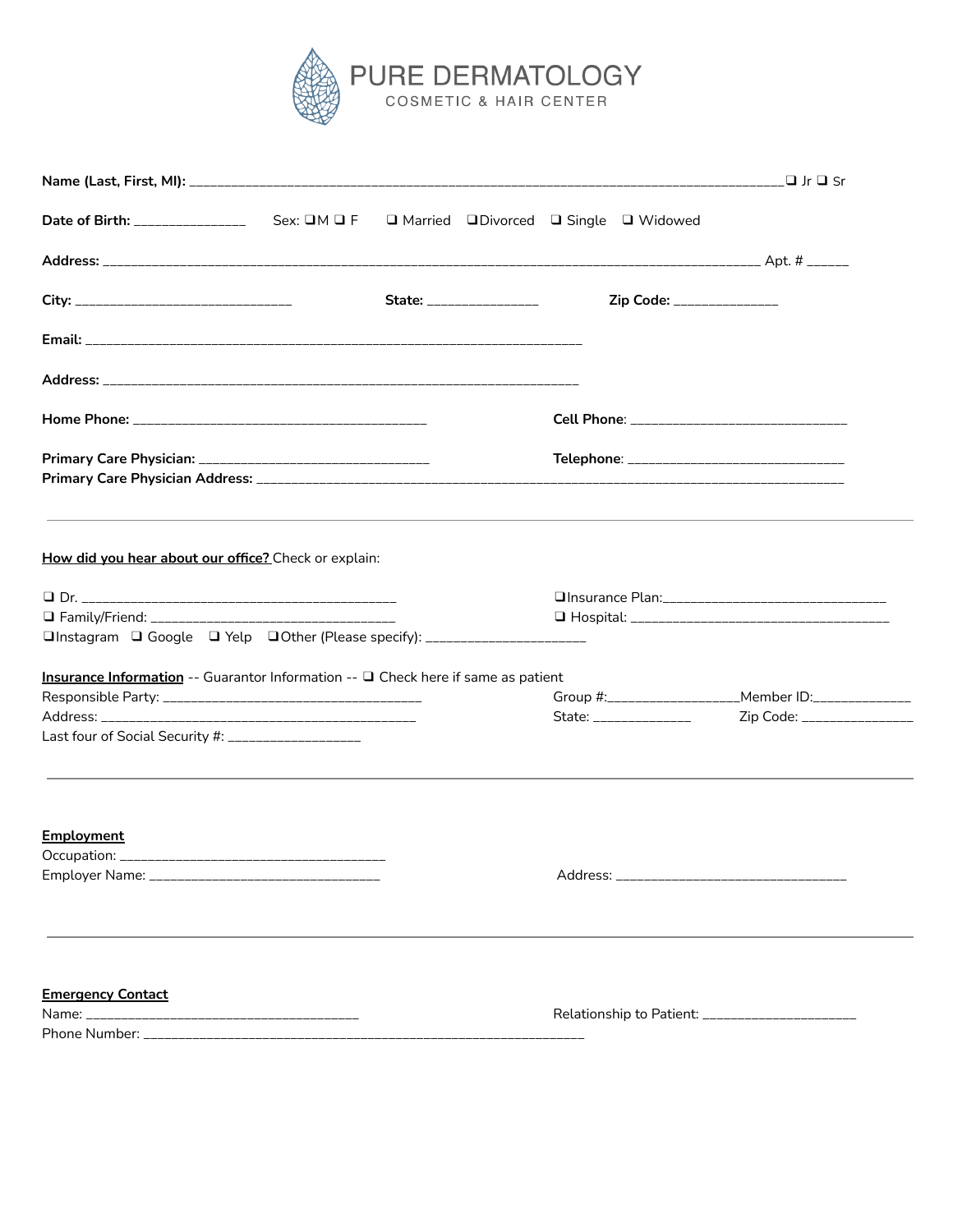# **Financial and Billing Policies**

Thank you for choosing Pure Dermatology Cosmetic & Hair Center. We are committed to providing excellent skin health care in a patient focused environment. We are contracted with several insurance plans and will directly bill your insurance under these plans. We understand that billing and payment for health care services can be confusing and complicated. It is important for you to know the information contained in your specific health plan, including any co-payments, deductibles, and other provisions. If you have any questions, we encourage you to call your health plan's member services department. Their number should be listed on the back of your insurance card. We will submit claims to your insurance company. Because of this, we make a copy of your insurance card at every visit. We also ask that you inform us if your insurance information changes. The lack of current information may cause delays in care and make you personally responsible for the cost of the entire visit. If your office visit precedes the effective date of your insurance coverage or is not covered by your insurance, you will be held responsible for all fees incurred as a result of your visit.

## **Co-payments, Deductibles, and Co-Insurance**

Co-payments are due at the time of your office visit. Under the terms of our contract with various insurance plans, we cannot waive any co-payments, deductibles, or co-insurance amounts defined as patient responsibility. If you have any questions regarding your copayments or deductibles, please call your insurance company. For your convenience, we accept cash, checks, and all major credit cards. Payment is required for all services at the time they are rendered. If you are in an insurance plan that we participate in, in general, only applicable copayments and deductibles will be collected at the time of the service and we bill insurance for you as a courtesy. However, we do reserve the right to collect full payment from the patient for any procedures performed. The patient is responsible for any/all charges not paid by any insurance company including third party laboratories or pathologists. I agree to make in full prompt payment to Pure Dermatology when billed for any/all charges not covered. Further, I authorize payment directly to the provider for medical insurance benefits payable to me under the terms of my policy. We do reserve the right to change our financial policy at any time.

## **Assignment of Payment**

I hereby authorize payment directly to Pure Dermatology of any medical or surgical benefits payable to me under the conditions of my policy for services rendered.

## **Outside Services**

To provide the best care possible, Pure Dermatology Cosmetic & Hair Center may send specimens to an outside source for processing. Examples of these services are pathology and laboratory testing. If we send specimens to an outside office, you will receive a separate billing statement from the outside pathologist or laboratory. These charges will be in addition to those services rendered by Pure Dermatology.

#### **Treatment Consent**

The nature of many if not most dermatology and/or cosmetic consultations is that unclothed skin and body examination is indicated. Often another Pure Dermatology staff member may be present. In general, this is for both the patient and provider's protection and to assist in the patient's care. I give my consent for examination with or without another Pure Dermatology staff member present, and treatment including biopsies and excision and injections, as discussed with my provider.

#### **Late Charges and Other Fees**

Accounts with balances over 90 days old are subject to late fees

Accounts referred to a collection agency may be subject to a \$100.00 collection fee, attorney fees, and/or the percentage allowed under California state law. There is a \$25.00 fee for all checks returned for NSF (non-sufficient funds).

#### **Office Visits/PDT**

If you are unable to keep your general dermatology, follow-up, or cosmetic appointment , we ask that you notify our office by phone at least 48 hours in advance. We often have patients who can be scheduled in your appointment slot if you notify us of the cancellation with sufficient time. If your cancellation is within 48 hours of your appointment, you may be charged a \$100.00 missed appointment/late cancellation fee. If you continue to miss appointments, you may be dismissed from this practice.

#### **Surgical Procedures**

If you are scheduled for any surgical procedure, please note, we require at least 72 hours notice to either cancel or reschedule your procedure so that we may accommodate another patient in your appointment slot. A notice less than 72 hours will result in a \$250.00 late cancellation fee.

#### **Health Exchange Information**

To our patients, this notice describes who health information about you (as a patient of Pure Dermatology) may be used, disclosed, and how you can obtain access to your health information. This is required by the privacy regulations created as a result of the Health Insurance Portability and Accountability Act of 1966 (HIPAA). Pure Dermatology is dedicated to maintaining the privacy of your health information. We are required by law to maintain the confidentiality of your health information. We realize that these laws are complicated, but we must provide you with the following information: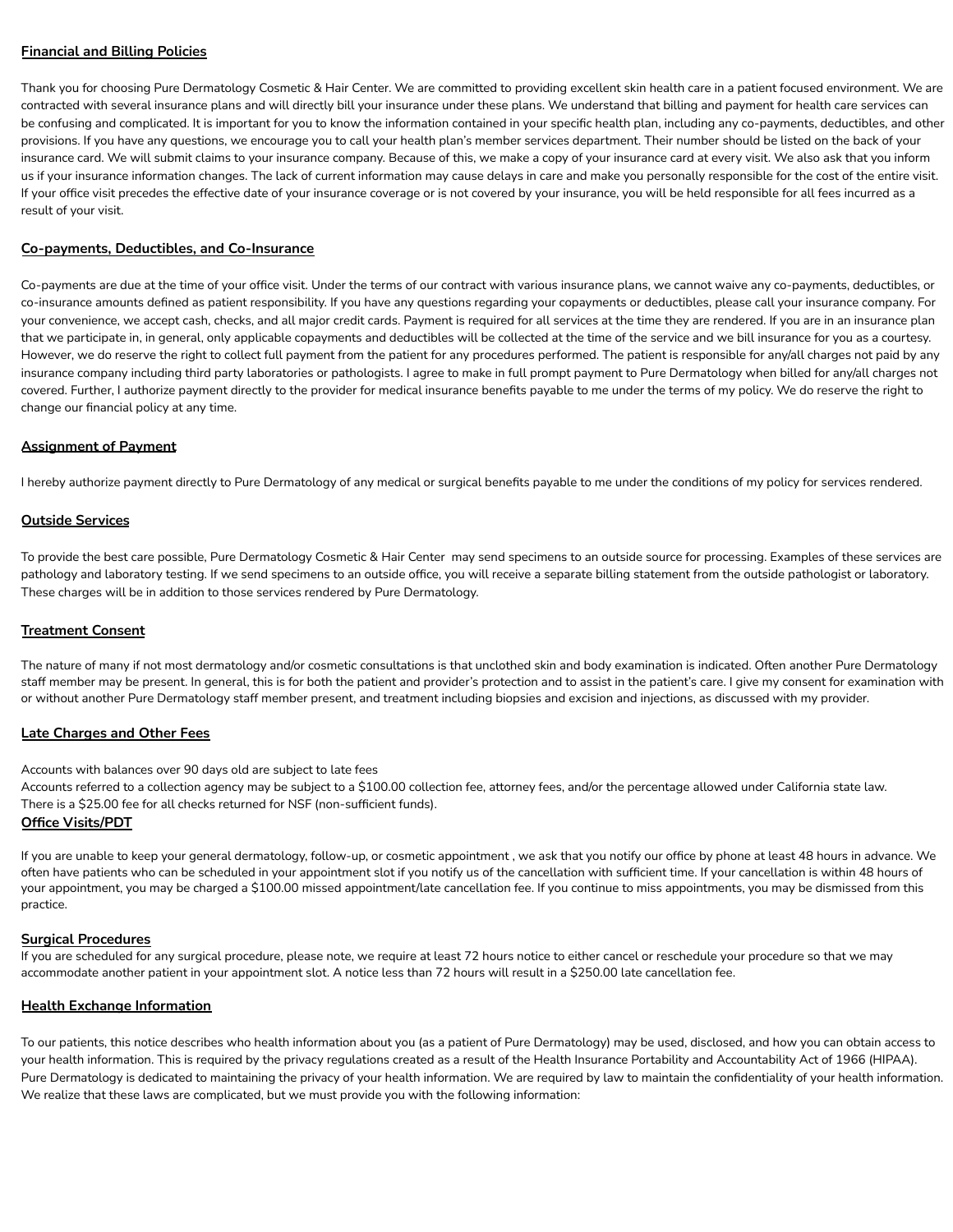## **The following circumstances may require us to use or disclose your health information:**

- 1. To public health authorities & health oversight agencies that are authorized by law to collect info.
- 2. Lawsuits and similar proceedings in response to a court of administrative order
- 3. If required to do so by a law enforcement official.
- 4. When necessary to reduce or prevent a serious threat to the health & safety of another individual or the public.
- 5. These disclosures would only be made with persons or organizations who are able to help prevent such a threat.
- 6. If you are a member of the U.S. or foreign military (including veterans) and if required by the appropriate authorities.
- 7. To federal officials for intelligence and national security activities authorized by law.
- 8. To correctional institutions or law enforcement if you are an inmate or under the custody of a law enforcement official.
- 9. For Workers Compensation and similar programs.

#### **Your rights regarding your health information:**

1. Communications: You can request that Pure Dermatology communicate with you about your health & related issues in a particular manner or at a certain location. For instance, you may ask that we contact you at home rather than work. We will accommodate all reasonable requests.

2. You can request a restriction in our use or disclosure of your health information for treatment, payment, or healthcare operations. Additionally, you have the right to request that we restrict disclosure of your health information to only certain individuals involved in your care or the payment for your care, such as family members and friends. We are not required by law to agree to your request; however, if we do agree, we are bound by our agreement except when otherwise required by law, in emergencies, or when the information is necessary to treat you.

3. You have the right to inspect and obtain a copy of the health information that may be used to make decisions about you, including patient & medical/billing records, but not including psychotherapy notes. You must submit your request in writing to Pure Dermatology or contact the office for further information.

4. You may ask us to amend your health information if you believe it is incorrect or incomplete, as long as the information is kept by or for our practice. To request an amendment, your request must be made in writing & submitted to Pure Dermatology, or contact the office for further information. You must provide us with a reason that supports your request for amendment.

5. Right to copy of this notice: You are entitled to receive a copy of this Notice of Privacy Practices. You may ask us to give you a copy at any time. To obtain a copy of this notice, contact our office.

6. Right to file a complaint: If you believe your privacy rights have been violated, you may file a complaint with our practice or with the Secretary of the Department of Health and Human Services. To file a complaint with our practice, contact the office for further information.

7. Right to provide an authorization for other uses and disclosures: Pure Dermatology will obtain your written authorization for uses and disclosures that are not identified by this notice or permitted by applicable law. If you have any questions regarding this notice or our health information privacy policies, please contact Pure Dermatology.

### **Notice of Privacy Practices**

I authorize employees from Pure Dermatology to leave me a voicemail with Protected Health Information Pure Dermatology employees may leave me a voicemail with Protected Health Information to the following number:

\_\_\_\_\_\_\_\_\_\_\_\_\_\_\_\_\_\_\_\_\_\_\_\_\_\_\_\_\_\_

Please identify any individual(s) with whom Pure Dermatology employees may discuss your medical condition and/or financial information (optional)

Name: \_\_\_\_\_\_\_\_\_\_\_\_\_\_\_\_\_\_\_\_\_\_\_\_\_\_\_\_\_\_\_\_\_\_ Relationship: \_\_\_\_\_\_\_\_\_\_\_\_\_\_\_\_\_\_\_\_\_\_\_\_\_\_\_\_\_\_\_\_ Phone: \_\_\_\_\_\_\_\_\_\_\_\_\_\_\_\_\_\_\_\_\_\_\_\_\_\_\_\_\_\_\_\_\_

## **Hoag Health Information Exchange (HIE)**

We participate with HIE. HIE is an electronic system through which it and other participating healthcare providers can share patient information according to nationally recognized standards and in compliance with federal and state law that protects your privacy. If you choose to opt out of the HIE, we will continue to use your medical information in accordance with this Notice of Privacy Practices and the law, but will not make it available to the HIE. To opt out of the HIE, please contact the Hoag Director of HIE by phone at 949-764-8722. I hereby acknowledge that I have been presented with a copy of Pure Dermatology Privacy Practices. I have read, understand, and agree to the above Financial and Billing Policies both medically and cosmetically.

I understand that charges not covered by my insurance company, as well as applicable copayments and deductibles are my responsibility.

**I authorize my insurance benefits to be paid directly to Pure Dermatology Cosmetic & Hair Center.**

I authorize Pure Dermatology to release pertinent medical information to my insurance company when requested or when needed to obtain authorization for a procedure or to facilitate the payment of a claim. I have given complete and accurate information and agree to inform Pure Dermatology of any changes **regarding my personal billing information or my insurance billing information.**

**PRINT NAME: \_\_\_\_\_\_\_\_\_\_\_\_\_\_\_\_\_\_\_\_\_\_\_\_\_\_\_\_\_\_\_\_\_\_\_\_\_\_\_\_\_\_\_\_\_\_\_\_\_\_\_\_\_\_\_\_\_\_\_\_\_\_\_\_\_\_\_\_\_\_\_\_\_\_\_\_\_\_\_\_\_\_\_\_\_\_ PATIENT SIGNATURE:\_\_\_\_\_\_\_\_\_\_\_\_\_\_\_\_\_\_\_\_\_\_\_\_\_\_\_\_\_\_\_\_\_\_\_\_\_\_\_\_\_\_\_\_\_\_\_\_\_\_\_\_\_\_\_\_\_\_\_\_\_ DATE: \_\_\_\_\_\_\_\_\_\_\_\_\_\_\_\_\_\_\_\_**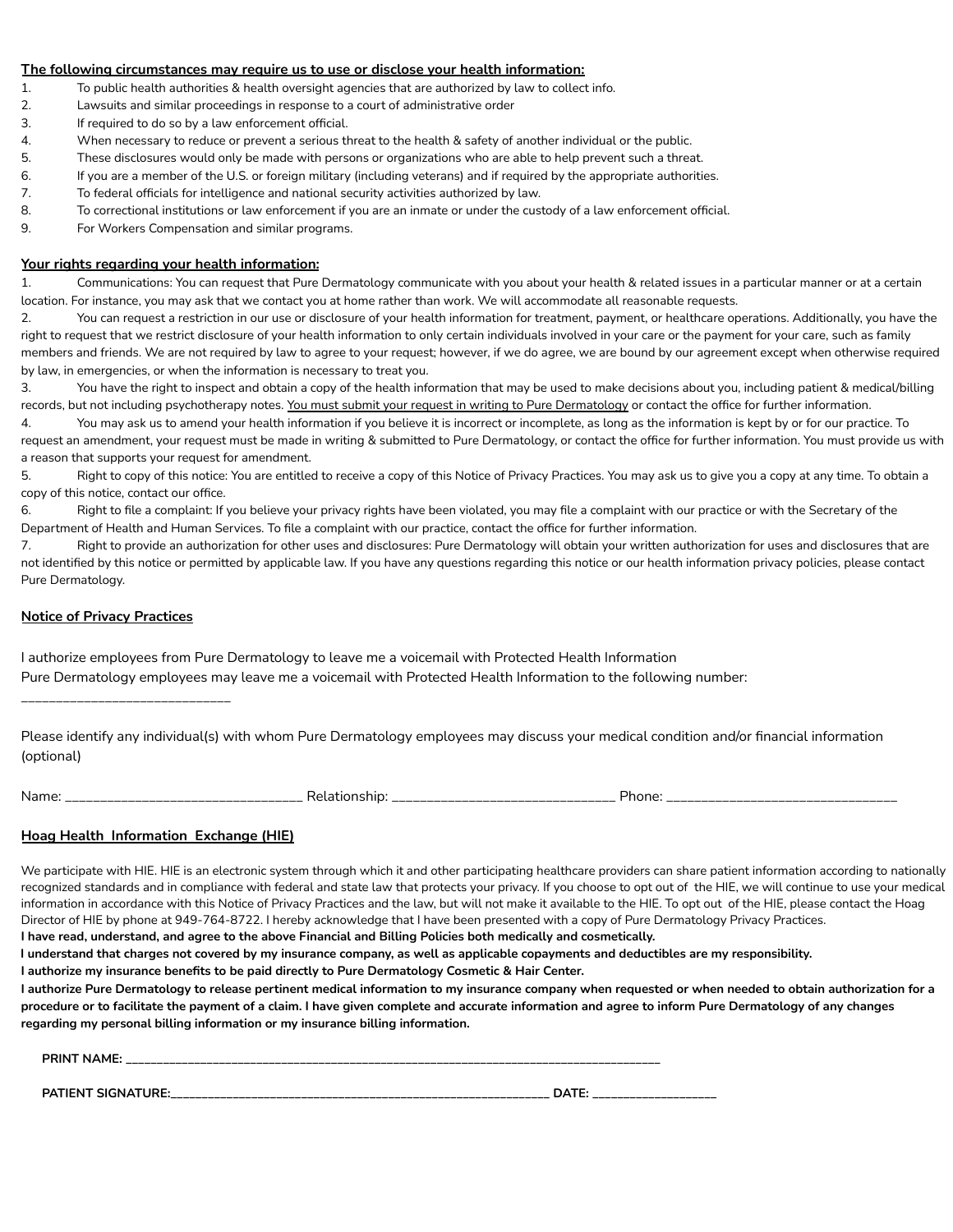# **Reason for today's visit** (chief complaint):

| How does this problem bother you? (symptoms): ___________________________________                                |  |  |  |  |
|------------------------------------------------------------------------------------------------------------------|--|--|--|--|
| How severe is your problem? Mild Moderate Severe Not Applicable                                                  |  |  |  |  |
| How long have you had this problem?: _____Years   ____Months    ____Weeks     ____Days                           |  |  |  |  |
|                                                                                                                  |  |  |  |  |
| Is your problem (please check one of the following): $\bigcirc$ Worsening $\bigcirc$ Stable $\bigcirc$ Improving |  |  |  |  |

# **Skin Disease History** (Please check all that apply)

| $\Box$ Acne                                         |                                 |        | <b>Family History of Skin Cancers:</b> |        |                            |
|-----------------------------------------------------|---------------------------------|--------|----------------------------------------|--------|----------------------------|
|                                                     | Actinic Keratosis               | Q      | Dysplastic Nevi                        |        |                            |
|                                                     | □ Asthma                        | ▫      | <b>Basal Cell Carcinoma</b>            |        |                            |
|                                                     | □ Melanoma                      | $\Box$ | Squamous Cell                          |        |                            |
|                                                     | □ Squamous Cell                 | $\Box$ | Melanoma                               |        |                            |
|                                                     | <b>Q</b> Psoriasis              | $\Box$ | If yes, which                          |        |                            |
|                                                     | <b>Q</b> Basal Cell Skin Cancer |        | relatives:_______________              | OTHER: |                            |
|                                                     | Atypical Moles                  | $\Box$ | <b>NONE</b>                            |        |                            |
|                                                     | $\Box$ Eczema                   |        |                                        |        |                            |
|                                                     | <b>Q</b> Precancerous Moles     |        |                                        |        |                            |
| Past Medical History (Please check all that apply)  |                                 |        |                                        |        |                            |
| $\Box$                                              | Anxiety                         | ◘      | <b>High Cholesterol</b>                | ▫      | HIV / AIDS                 |
| ▫                                                   | Arthritis                       | О      | <b>Coronary Artery Disease</b>         | ▫      | <b>Thyroid Problems</b>    |
| $\Box$                                              | Asthma                          | $\Box$ | Depression                             | ▫      | Leukemia                   |
| $\Box$                                              | <b>Atrial Fibrillation</b>      | $\Box$ | <b>Diabetes</b>                        | $\Box$ | Lung Cancer                |
| $\Box$                                              | <b>Bone Marrow</b>              | $\Box$ | <b>End Stage Renal Disease</b>         | o      | <b>Radiation Treatment</b> |
|                                                     | Transplantation                 | $\Box$ | <b>GERD</b>                            | ◘      | <b>Seizures</b>            |
|                                                     | <b>Breast Cancer</b>            | $\Box$ | <b>Hearing Loss</b>                    | o      | Stroke                     |
| ▫                                                   | Colon Cancer                    | О      | Hepatitis                              | ▫      | <b>NONE</b>                |
| $\Box$                                              | COPD                            | О      | <b>High Blood Pressure</b>             | ❏      | OTHER:                     |
| Past Surgical History (Please check all that apply) |                                 |        |                                        |        |                            |
|                                                     |                                 | Q      | Hysterectomy: Uterine                  | ▫      | Kidney Transplant          |
| $\Box$                                              | <b>Breast Implants</b>          |        | Cancer                                 | ▫      | Ovaries Removed:           |
| o                                                   | <b>Mechanical Valve</b>         | ▫      | Joint Replacement, Knee                |        | Endometriosis              |
|                                                     | Replacement                     |        | (Right, Left, Bilateral)               | o      | Ovaries Removed: Ovarian   |
|                                                     | <b>Heart Transplant</b>         | ▫      | Joint Replacement, Hip                 |        | Cancer                     |
| $\Box$                                              | Prostate Biopsy                 |        | (Right, Left, Bilateral)               | ▫      | <b>NONE</b>                |
|                                                     | Prostate Removed:               | ▫      | Joint Replacement within               | ▫      | <b>OTHER:</b> ________     |
|                                                     | <b>Prostate Cancer</b>          |        | last 2 years                           |        |                            |
| ❏                                                   | Hysterectomy: Fibroids          | ❏      | Kidney Stone Removal                   |        |                            |

**Any Surgical Scars?** ❑ YES ❑ NO Please confirm the location? \_\_\_\_\_\_\_\_\_\_\_\_\_\_\_\_\_\_\_\_\_\_\_\_\_\_\_\_\_\_\_\_\_\_\_\_\_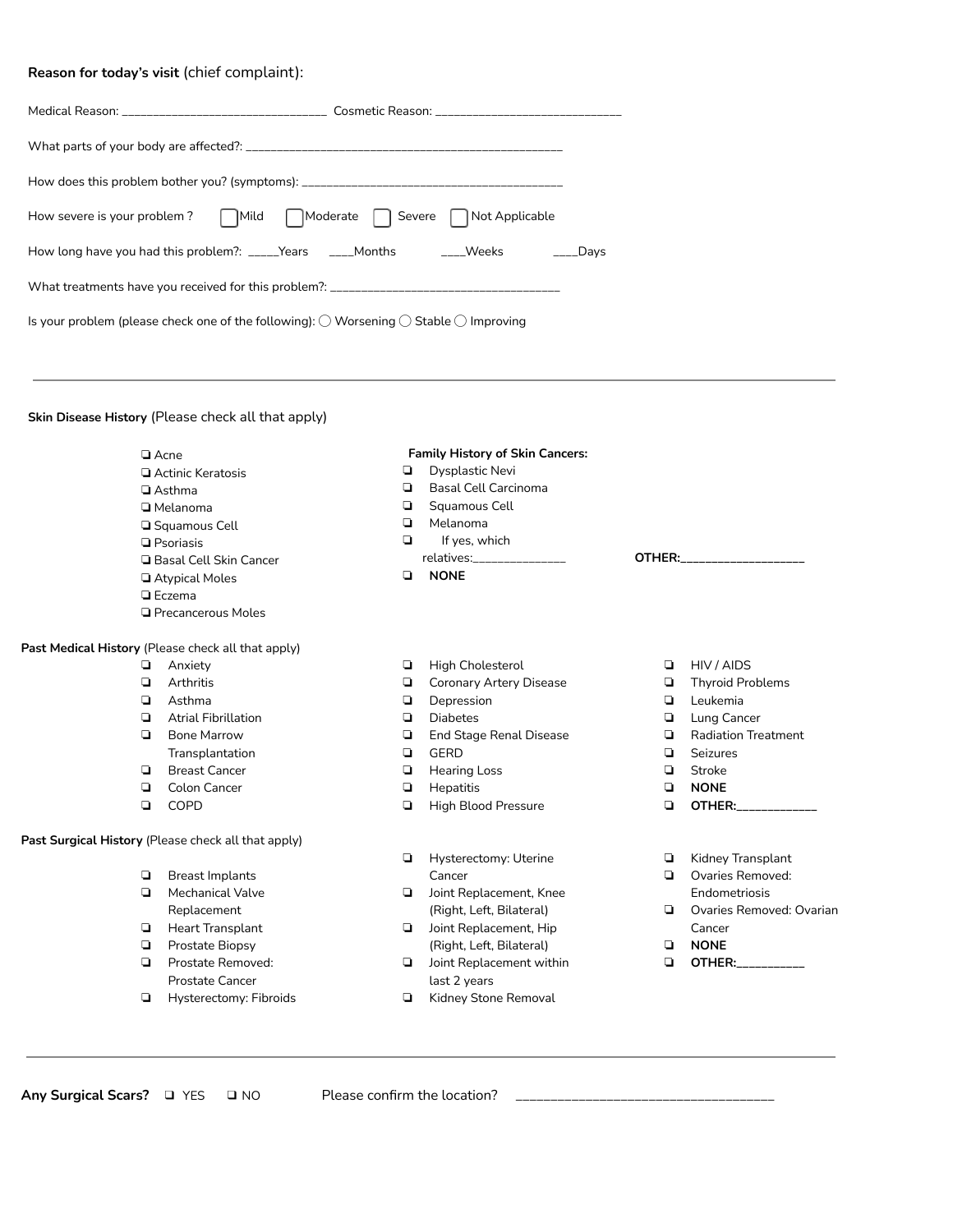| *Branded Medications will be sent to a specialty pharmacy to save you on cost   |  |
|---------------------------------------------------------------------------------|--|
| <b>Social History</b> (Please check all that apply)                             |  |
| Please confirm your smoking status: Current Smoker neformer Smoker never Smoked |  |

# **Review of Systems:** Are you currently experiencing any of the following?

| ◘ | Problems with bleeding       | ❏ | Sore Throat                    | ◘ | Cough                        |
|---|------------------------------|---|--------------------------------|---|------------------------------|
| ❏ | Frequent infections          | ❏ | Mouth Ulcers                   | ❏ | <b>Shortness of Breath</b>   |
| ◘ | Problems with healing        | ❏ | Ringing in Ears                | ❏ | Coughing up Blood            |
| ◘ | Problems with scarring (hype | ❏ | <b>Blurry Vision</b>           | ❏ | Anxiety                      |
| ❏ | Rash                         | ❏ | <b>Abdominal Pain</b>          | ❏ | Depression                   |
| ◘ | Immunosuppression            | ❏ | <b>Bloody Stool</b>            | ❏ | <b>Dizziness</b>             |
|   | Hay Fever                    | ❏ | <b>Bloody Urine</b>            | ❏ | <b>Headaches</b>             |
|   | Heartburn / Indigestion      | ❏ | <b>Problems with Urination</b> | ❏ | Confusion                    |
| ◘ | Chest Pain                   | ❏ | Constipation                   | ❏ | Memory Loss                  |
| ◘ | <b>Heart Palpitations</b>    | ❏ | Nausea                         | Q | <b>Numbness</b>              |
| ◘ | Fever or Chills              | ❏ | Vomiting                       | ❏ | <b>Loss of Consciousness</b> |
| ◘ | <b>Night Sweats</b>          | ❏ | Joint Aches                    | ❏ | Insomnia                     |
| ◘ | Unintentional Weight Loss    | ❏ | Muscle Weakness                | ❏ | <b>Seizures</b>              |
| ❏ | <b>Weight Loss</b>           | ❏ | <b>Neck Stiffness</b>          | ❏ | Diarrhea                     |
| ◘ | Fatigue                      | ❏ | Back Pain                      | ❏ | <b>NONE</b>                  |
|   | <b>Thyroid Problems</b>      | ❏ | Ankle Swelling                 | ◘ | OTHER:                       |
|   | Hormonal Changes / Problem   |   | Hands/Fingers Sensitive to Co  |   |                              |

# **Alerts** (please check all that apply)

- ❏ Allergy to Adhesive ❏ Allergy to lidocaine ❏ Allergy to topical antibiotics ❏ Artificial heart valve ❏ Blood thinners ❏ Defibrillator
- ❏ MRSA
- ❏ Artificial joint replacement
- ❏ Pacemaker

**\_\_\_\_\_\_\_\_\_\_\_\_\_\_\_\_\_\_\_\_\_\_\_\_\_\_\_\_\_\_\_ \_\_\_\_\_\_\_\_\_\_\_\_\_\_\_\_\_\_\_\_\_\_\_\_\_\_\_\_\_\_ \_\_\_\_\_\_\_\_\_\_\_\_\_\_\_\_\_\_\_\_\_\_\_\_\_\_\_\_\_\_\_**

\_\_\_\_\_\_\_\_\_\_\_\_\_\_\_\_\_\_\_\_\_\_\_\_\_\_\_\_\_\_\_\_\_\_\_\_\_\_\_\_\_\_\_\_\_\_\_\_\_\_\_\_\_\_\_\_\_\_\_\_\_\_\_\_\_\_\_\_\_\_\_\_\_\_\_\_\_\_\_\_\_\_\_\_\_\_\_\_\_\_\_\_\_\_\_\_\_\_\_\_\_\_\_\_\_\_\_\_\_\_\_\_\_\_\_\_\_\_\_\_\_\_\_\_\_\_\_\_\_\_\_

- ❏ Require antibiotics prior to a surgical procedure
- ❏ Rapid heartbeat with epinephrine
- ❏ Are you pregnant or currently trying to get pregnant ❏ **HIV/AIDS** ❏ **Hepatitis A,B or C** ❏ **NONE**
	- ❏ **OTHER:\_\_\_\_\_\_\_\_\_\_\_\_\_\_\_\_\_**

Additional Information:

\_